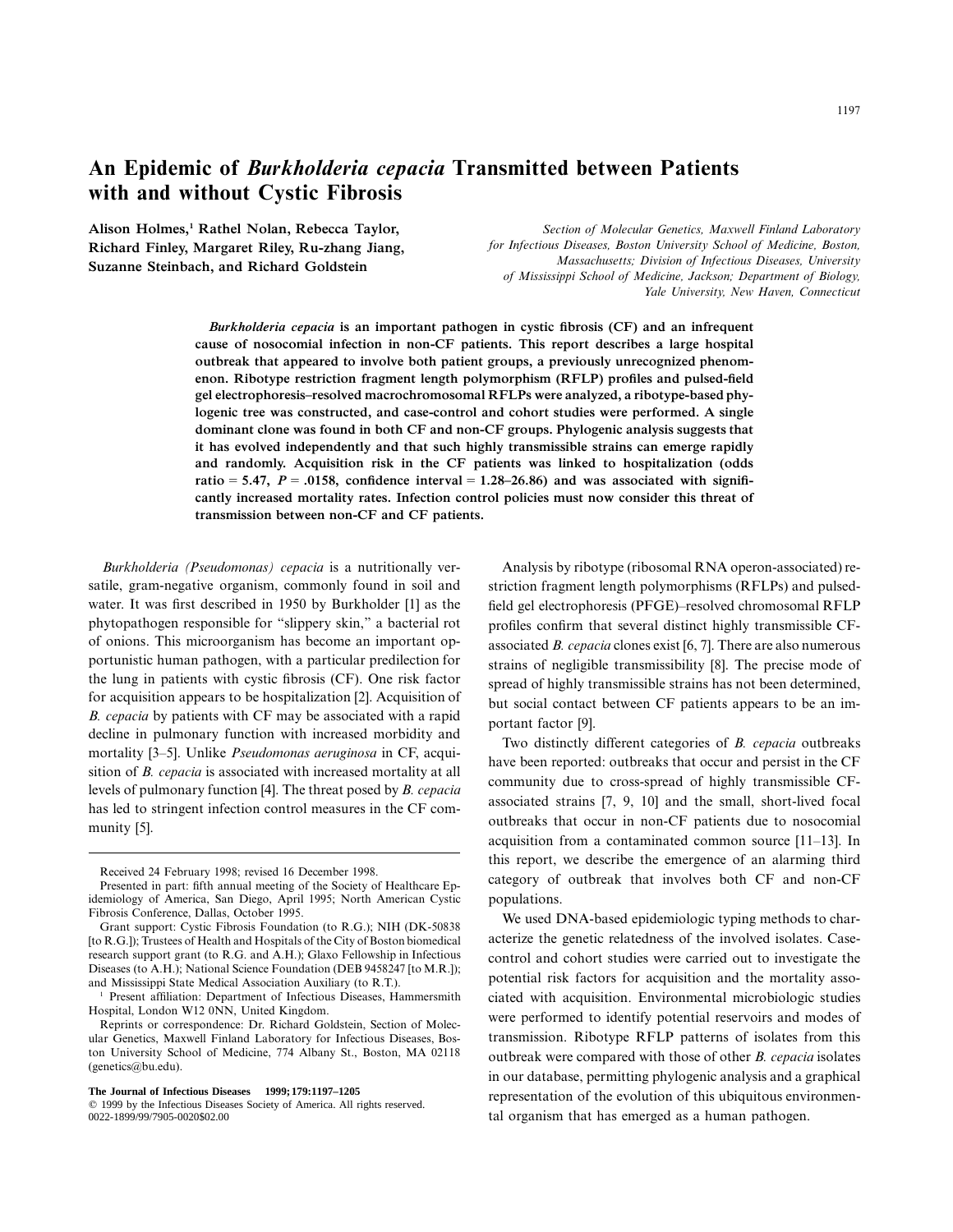## **Methods**

*Study site and patient population.* The outbreak occurred at a university hospital in Mississippi. The hospital has 352 adult beds and three intensive care units (ICUs): a medical ICU (MICU), a surgical ICU (SICU), and a coronary care unit (CCU). The pediatric hospital is in a separate wing with 226 beds, a pediatric ICU (PICU), and a nursery ICU. The pediatric pulmonology department has an active practice caring for children with CF. From 1988 to 1993, admissions to the adult hospital averaged 16,361 annually; admissions to the pediatric hospital averaged 4311 annually, and the average annual CF patient registry for the hospital was 152. Beginning in April 1988, there was a significant increase in *B. cepacia* isolation (figure 1) among SICU, MICU, PICU, and CCU patients. This occurred simultaneously with an increase in isolation of *B. cepacia* from patients with CF. Between April 1988 and April 1993, 23 patients with CF had sputum cultures positive for *B. cepacia,* and 1 had an isolate from blood as well. In total, 245 non-CF patients harbored *B. cepacia.* The first isolate associated with the outbreak was recovered from the sputum of a 27 year-old man with CF in April 1988. By July 1988, isolates appeared in sputum specimens from non-CF patients receiving mechanical ventilation in the SICU. MICU, PICU, and CCU patients were affected soon after. Of the 245 non-CF patients, isolates were obtained from sputum (228), intravenous catheters (11), urine (10), wounds (10), chest tube drainage (2), pleural (4), and miscellaneous sites (5). Isolates from 90 of the 245 non-CF patients were banked.

In outpatient clinics, patients with CF known to have *B. cepacia* were isolated from CF patients without *B. cepacia.* Hospitalized CF patients with *B. cepacia* were placed in respiratory isolation in single rooms. CF patients without *B. cepacia* were cautioned to avoid contact with them. Non-CF patients harboring *B. cepacia* were not isolated, and these patients were admitted to wards with young adults with CF. The majority of the non-CF patients with *B. cepacia* were or had been critically ill and had required mechanical ventilation in the ICUs.

*Bacterial isolation. B. cepacia* was identified by standard methods [14]. Sputum samples were plated onto blood agar, chocolate agar, eosin-methylene blue agar, and PC agar (prepared plated medium for isolation of *Pseudomonas* [sic] *cepacia;* BBL Microbiology Systems, Gaithersburg, MD). *B. cepacia* was identified by automated susceptibility testing (MSII; Abbott Laboratories Diagnostic Division, Santa Clara, CA).

To investigate the potential role of the environment or environmental contamination as a source of acquisition, 124 cultures of ICU environments were performed between September 1990 and February 1991. Specimens were obtained from mechanical ventilators, ambu bags, blood pressure cuffs, sink drains, handles and faucets, laryngoscope blades, hand soaps, mouthwash, antiseptics, irrigant solutions, and wheelchairs by sterile swabs streaked onto PC agar. Hand cultures of personnel were not studied, as survival of *B. cepacia* on hands is extremely limited and variable [15–17]. Between November 1990 and September 1992, 316 *B. cepacia* isolates from 104 patients were saved (14 with CF) at  $-70^{\circ}$ C.

*Molecular epidemiology.* Isolation of chromosomal DNA and *Eco*RI ribotype analysis were done as previously described [6–8]. All 14 CF patients with banked *B. cepacia* had their isolates ri-



**Figure 1.** Frequency of first culture positive for *B. cepacia* at any site, April 1988–April 1993, in CF and non-CF patients.

botyped, and isolates were typed from 35 of the 90 non-CF patients chosen at random. *Spe*I-based PFGE macrochromosomal RFLP analysis was performed on a subset by methods previously described [6–8].

Standard criteria were used for comparing PFGE and ribotype RFLP patterns [6–8, 18]. For *rrn*-associated RFLPs, given that *B. cepacia* strains typically display 7–10 distinct hybridizing bands, a shared ribotype would correspond to an index of similarity,  $D \ge$ 0.790 [6–8].

*Phylogenic analysis.* For the phylogenic analysis, ribotype RFLPs were entered into our computerized database (Scanalytics/ CSPI, Fairfax, VA), which contains ribotype RFLPs of a wide variety of *B. cepacia* strains, including epidemic, nonepidemic, and environmental strains. By use of *Eco*RI *rrn-*RFLPs from this database, an *rrn*-based phylogenic tree was inferred by Dollo parsimony methods [7, 19].

*Epidemiology.* Case-control studies of CF patients and a descriptive study of non-CF patients were done to investigate risk factors for acquisition. Of 268 patients who had  $\geq 1$  *B. cepacia* isolate, 23 had CF. A retrospective chart review case-control study was performed on 20 of these patients for whom charts could be obtained. A retrospective chart review was also done on 90 of the 245 patients without CF. Selection of these 90 patients was based on the availability of a clinical isolate in our collection. For patients who died, contribution of *B. cepacia* to mortality was determined by criteria of the Centers for Disease Control (CDC) National Nosocomial Infections Surveillance System [20].

For the non-CF analysis, data collected included age, sex, stay in an ICU, exposure to nebulized medications, oxygen therapy, prior administration of intravenous antibiotics, and mechanical ventilation.

For the CF case-control study, a case was defined as any patient who had  $\geq 1$  *B. cepacia* isolate obtained between 1988 and 1993. A control was defined as a patient appearing on the CF registry during the same year. Three controls, matched for sex and age were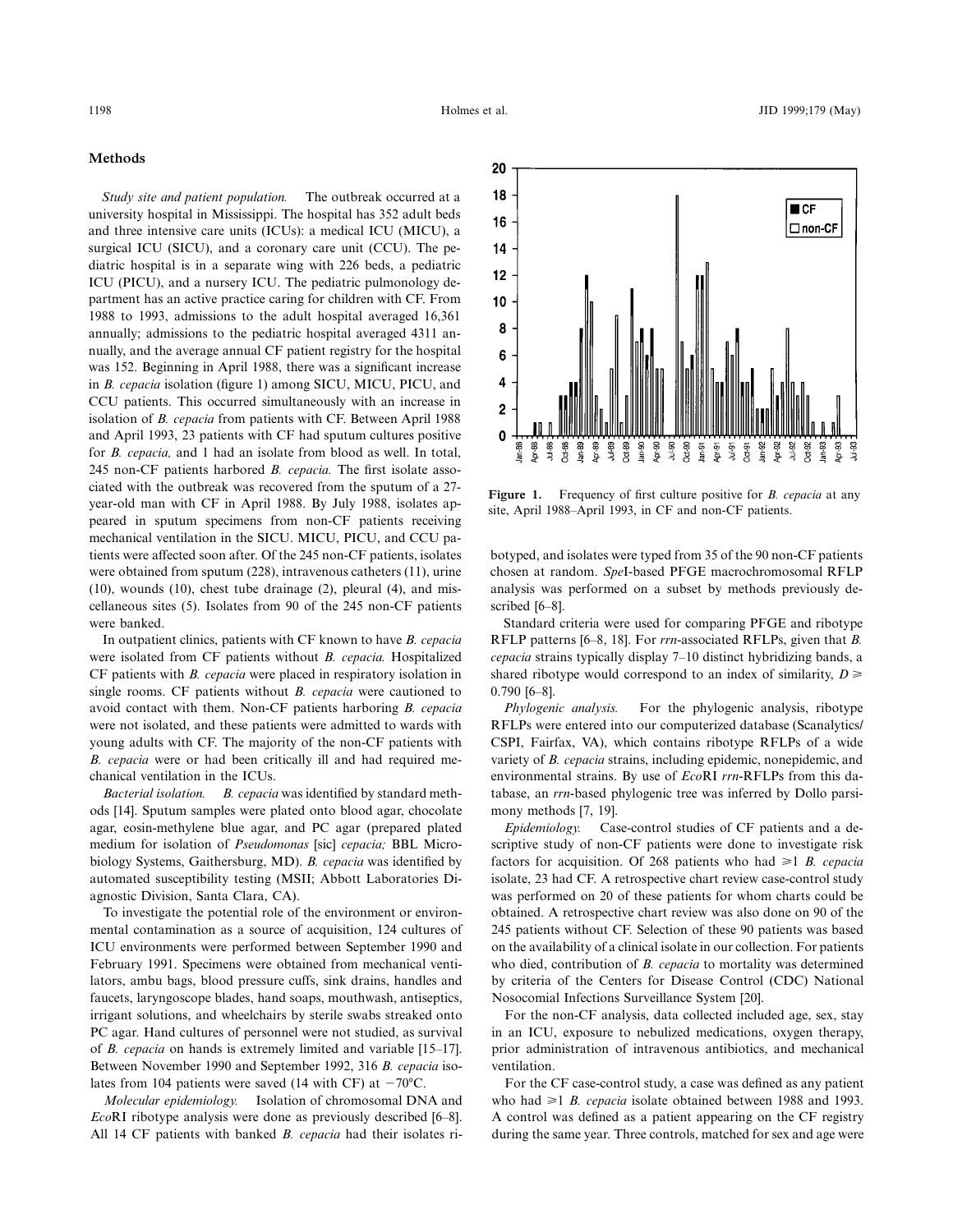sought for each case. Data collected included age, sex, duration of prior hospitalization, number of treatments with nebulized medications, duration of prior antibiotic therapy in the hospital, use of supplemental oxygen, admission to ICU, and ward on which hospitalization occurred. To compare severity of CF, Shwachman-Kulczycki scores [21] were retrospectively estimated at the time of initial isolation of *B. cepacia* in cases and for the nearest date available in matched controls. Time period of analysis began 3 years prior to isolation of *B. cepacia* and continued through the epidemic period or until death of the case-patients, as previous studies have provided circumstantial evidence that CF patients may harbor *B. cepacia* for as long as 2 years prior to its isolation from sputum [22]. Analysis of data was repeated on the subset of 10 patients known to harbor the epidemic strain. Of these 10 patients, 1 died in an accident and was excluded from all analysis of mortality.

For statistical analysis, we used Epi Info version 6.02 software (CDC, Atlanta), analysis of variance, the Kruskal-Wallis test, and Yates' corrected  $\chi^2$  or Fisher's exact tests where appropriate. All tests were two-tailed. We also did logistic regression (version 6.01 for Windows; SAS Institute, Cary, NC).

## **Results**

*Environmental microbiology.* Of 125 environmental specimens, only 3 grew *B. cepacia;* these were taken from ventilator tubing of a non-CF patient who harbored *B. cepacia* in the respiratory tract. This patient had required prolonged mechanical ventilation before *B. cepacia* was isolated. No *B. cepacia* was found in the neighboring ventilator.

*RFLP analysis.* Ribotype RFLP analysis demonstrated that a single dominant clone of *B. cepacia* was present in both CF and non-CF patients. This was confirmed by PFGE (figure 2, figure 3). Of 23 CF patients with *B. cepacia,* 14 had isolates available. Of these 14, 10 (71%) had the epidemic strain. Of the 90 non-CF patients with *B. cepacia,* 35 had isolates typed, and 30 (86%) had the epidemic strain (table 1). The ribotype of the epidemic strain had a characteristic banding pattern (see lanes 4–10, figure 2). A non-CF pediatric patient with perinatal asphyxia and ventilator dependence, hospitalized between 2 January 1987 and 2 March 1994, had *B. cepacia* isolated from sputum from August 1989 to December 1992. RFLP analysis of sequential isolates from this patient (banked from 1991) demonstrated persistence of the epidemic strain (data not shown).

*Phylogenic analysis.* Characterized isolates from elsewhere and a variety of isolates from the Mississippi hospital population were entered into the analysis. These included a prototypic epidemic CF isolate (BC<sub>MS</sub>-314) and a prototypic epidemic non-CF isolate ( $BC_{MS}$ -226). The resulting phylogenic tree (see Methods) is shown in figure 4. The number at a node indicates the percentage of time each branch was joined together under bootstrap analysis. Values are given for those that fell together in  $>50\%$  of bootstraps. This occurred only twice, on both occasions with values >90%, indicating clonal lineages. These two clonal lineages are the previously reported Edinburgh/Toronto CF-associated epidemic [7] (isolates  $BC<sub>E</sub>$ -1392 and  $BC<sub>T</sub>$ -7) and

the Mississippi hospital CF/non-CF epidemic (isolates  $BC_{MS}$ -314 and  $BC_{MS}$ -226). This Mississippi epidemic clone and other CF-associated epidemic clones from CF centers elsewhere (Toronto, Edinburgh, Philadelphia, Cleveland-1, Cleveland-2) [7] (A.H., L. Sun, R-Z.J., and R.G., unpublished data) do not share the same ribotypes or PFGE macrochromosomal RFLPs (figures 2, 3). Neither do they share polymorphism patterns with other isolates responsible for nosocomial non-CF out-



**Figure 2.** *Eco*RI ribotype profiles of *B. cepacia* isolates from Mississippi hospital outbreak (lanes 1–10) and profiles of epidemic strains from centers elsewhere (lanes 11, 12). Origin of isolates by lane: 1–3, CF patients who independently acquired *B. cepacia;* 4–8, CF patients who harbored epidemic strain; 9 and 10, non-CF patients who harbored epidemic strain; lane 11,  $BC_T-5$  clone from Toronto/Edinburgh CF center epidemic [7] and member of same clonal lineage as Toronto isolate  $BC_T$ -7 (shown in figure 4); 12,  $BC_{PA}$ -535 Philadelphia CF center epidemic [23].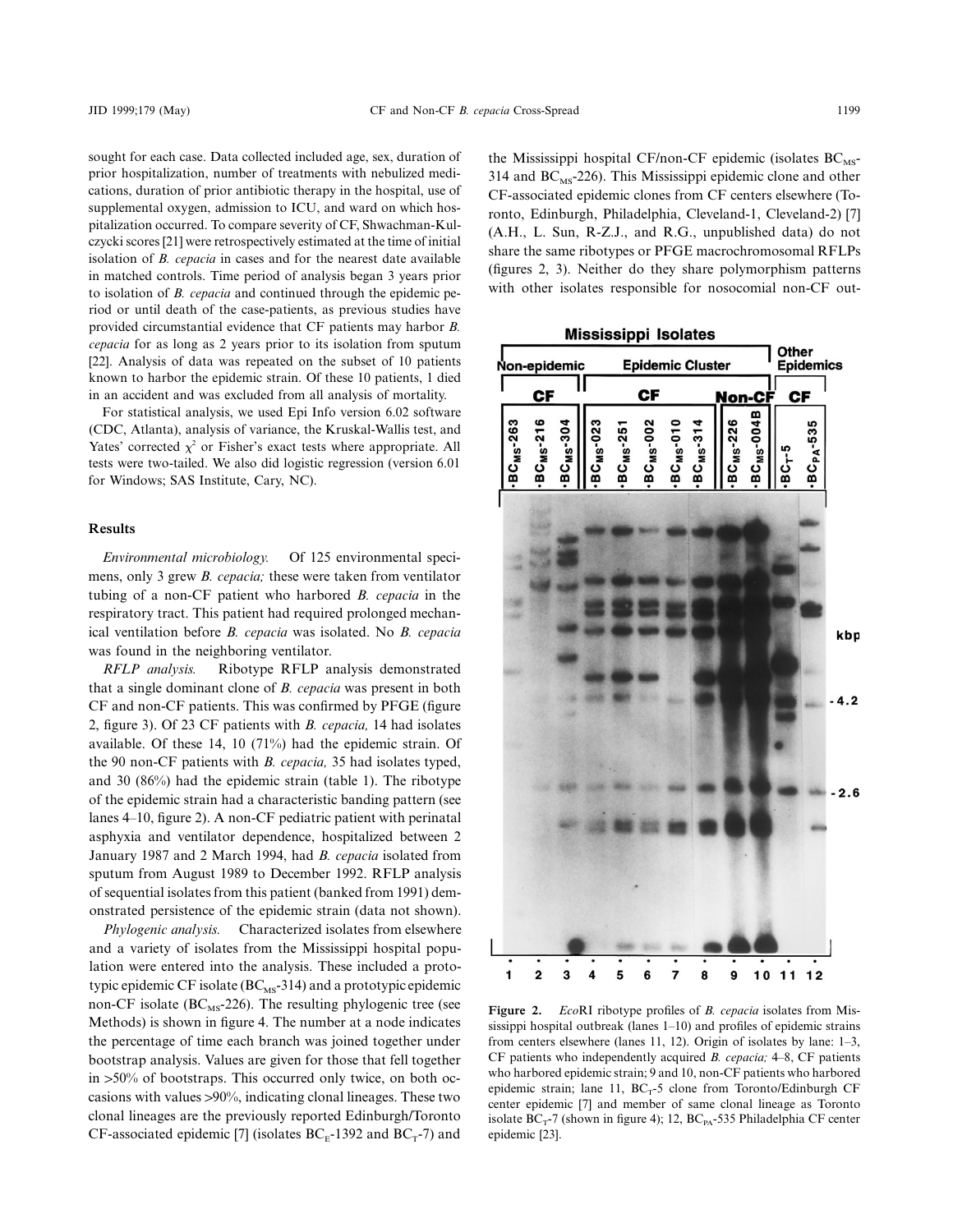

**Figure 3.** *Spe*I-based pulsed-field gel electrophoresis (PFGE) characterization of *B. cepacia* isolates from Mississippi hospital outbreak. Lanes 1 and 2, isolates from CF patients who independently acquired *B. cepacia;* PFGE restriction fragment length polymorphism (RFLP) patterns differ from epidemic strain (lanes 3, 4) and from each other. Lanes 3 and 4 represent epidemic cluster and demonstrate prototypic PFGE RFLP pattern of epidemic strain. Lanes 3 and 4, respectively, isolates from CF and non-CF patients.

breaks from Boston (L. Sun, R-Z.J. and R.G., unpublished data) and Alabama [12] (figure 4, figure 5).

*Study of non-CF cases.* Mean age of the 90 non-CF patients with banked isolates was 46 years. There were 57 males (63%) and 33 females (37%) (table 1). Of the 90 non-CF cases, 87 (97%) were hospitalized when the first isolate was obtained, and 77 (85.5%) were in an ICU when *B. cepacia* was first isolated (30 [39%] SICU, 19 [24.7%] MICU, 15 [19.5%] PICU, and 13 [16.8%] CCU). Eighty-two (91%) had received prior supplemental oxygen therapy. Seventy-six (84.4%) had received prior mechanical ventilation. Eighty-three (92.2%) had previously received intravenous antibiotics. Of these 90 patients, 43 (47.8%) died during hospitalization. Among those who died, 35 (81.4%) had *B. cepacia* isolated near the time of death. An attempt to assess the contribution of *B. cepacia* to mortality was made using criteria described by the National Nosocomial Infection Surveillance System [20]. Although this method is limited and prone to overestimates, it suggested that *B. cepacia* contributed to the deaths of 35 and was the cause of death in 1 (i.e., *B. cepacia* contributed to the deaths of 39% of the non-CF patients who acquired it).

*CF case-control study.* We compared 20 CF patients with *B. cepacia* with 57 controls matched for sex and age (table 2). Mean Shwachman-Kulczycki scores at the time of isolation for cases were significantly worse than for controls (66 vs. 77,  $P = .004$ ). Of the 20 case-patients, 16 had *B. cepacia* first isolated as outpatients, and 17 of the 20 case-patients were hospitalized during the epidemic period compared with 29 of 57 controls (odds ratio  $[OR] = 5.47$ , 95% confidence interval  $[CI] = 1.28 - 26.86$ ,  $P = .0158$ ). Cases had significantly more days of hospitalization in the 3 years before *B. cepacia* was isolated (41.1 vs. 18.2 days,  $P = .0158$ ) and during the epidemic period (22.4 vs. 12.1 days,  $P = .005$ ). There were no significant differences in days of intravenous antibiotic administration, aminoglycoside therapy, oxygen therapy, or number of aerosol treatments during hospitalization. Neither analysis of these variables for both the epidemic period and for 3 years prior to isolation nor exclusion of cases and controls who were never hospitalized changed these results.

All risk factors found to be statistically significant on univariate analysis were included in the logistic regression model. These were admission to hospital, severity of illness scale, and days hospitalized during the epidemic period and total days hospitalized in the epidemic period and in the 3 years prior. Patients with higher Shwachman-Kulczycki scores (i.e., less severe CF) were less likely to acquire *B. cepacia* ( $P = .0145$ ; OR, 0.945), and those with prior hospital admission were more likely to acquire *B. cepacia* ( $P = .0288$ ; OR, 5.101). Days in hospital at any time was not statistically significant. Analysis excluding cases and controls not previously hospitalized demonstrated a tendency toward patients with less severe lung disease being less likely to acquire *B. cepacia,* but this was not statistically

**Table 1.** Characteristics of CF patients with *B. cepacia* and non-CF patients with *B. cepacia.*

| $CF$ group<br>$(n = 14)$ | Non-CF group<br>$(n = 90)$ |
|--------------------------|----------------------------|
| 18                       | 46                         |
| 10(71)                   | 57 (63)                    |
| 4(29)                    | 33 (37)                    |
| $\Omega$                 | 77 (85.5)                  |
| $\Omega$                 | 76 (84.4)                  |
| 14                       | 35                         |
| 10(71)                   | 30 (86)                    |
| 9(45)                    | 43 (47.8)                  |
|                          |                            |
| 5                        | 1                          |
|                          | 34                         |
| 2                        | 8                          |
|                          | 0                          |
|                          |                            |

NOTE. Data are no. (%).<br><sup>a</sup> By criteria described by CDC National Nosocomial Infections Surveillance System [20].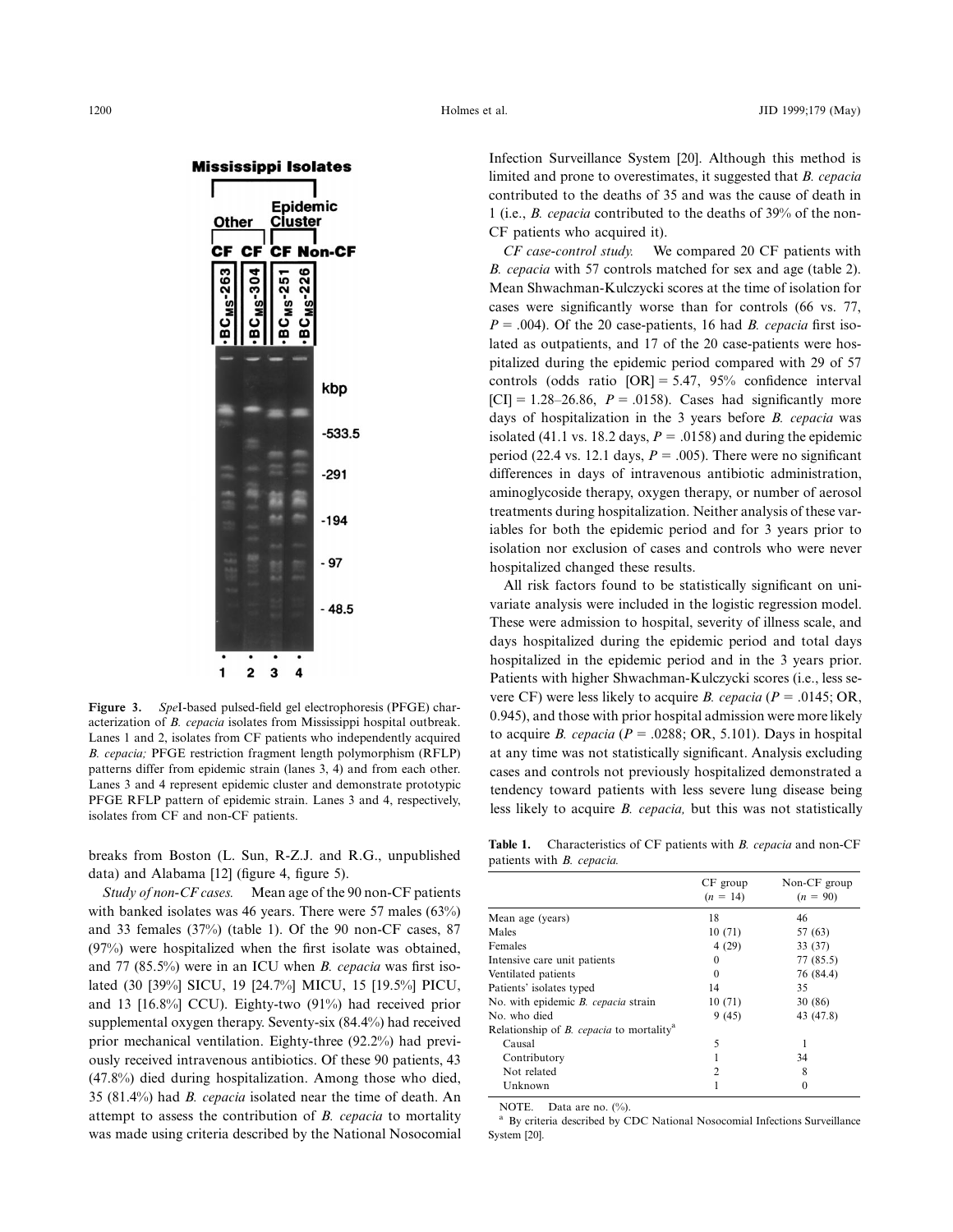

**Figure 4.** *Eco*RI *rrn* restriction fragment length polymorphism (RFLP)–based unrooted phylogenic tree of isolates from patients at 6 North American CF centers (Chapel Hill, NC; Jackson, MS; Norfolk, VA; Cleveland, Philadelphia, and Toronto) and 1 in Europe (Edinburgh) plus environmental and clinical non-CF sources. No. at dendogram node indicates % of time each branch was joined under bootstrap analysis (500 replicates) [19]. Only values  $>50\%$  are given. BC<sub>MS</sub>-314 and BC<sub>MS</sub>-226 are prototypic Mississippi epidemic outbreak isolates from CF and non-CF patients, respectively. Isolate no. is followed by *cblA* genotype, source (CF, non-CF, environmental), and geographic location for epidemic isolates. Epidemic lineages have characteristic ribotype patterns displayed as bar codes. Fingerprint bar code markers, *cepacia* species-specific, conserved *Eco*RI bands at 2.6 and 4.2 kb, are indicated by vertical dashed lines.

significant. When the analysis was repeated excluding the severity of illness score, hospital admission remained a significant risk factor for acquisition ( $P = .0268$ ; OR, 4.877).

*cepacia* was considered the cause of death in 5, contributory in 1, unrelated in 2, and unknown in 1.

Nine of 20 case-patients died compared with 2 of 57 controls. Of the 9 persons who died, 4 harbored the epidemic strain, 4 had a nonepidemic strain, and 1 had no specimen available. *B.*

For 20 CF patients with the epidemic strain of *B. cepacia,* clinical isolates were available from 14. We defined cases as the 10 patients (of 14) who harbored the epidemic strain. We matched 27 controls for age and sex. Mean Shwachman-Kul-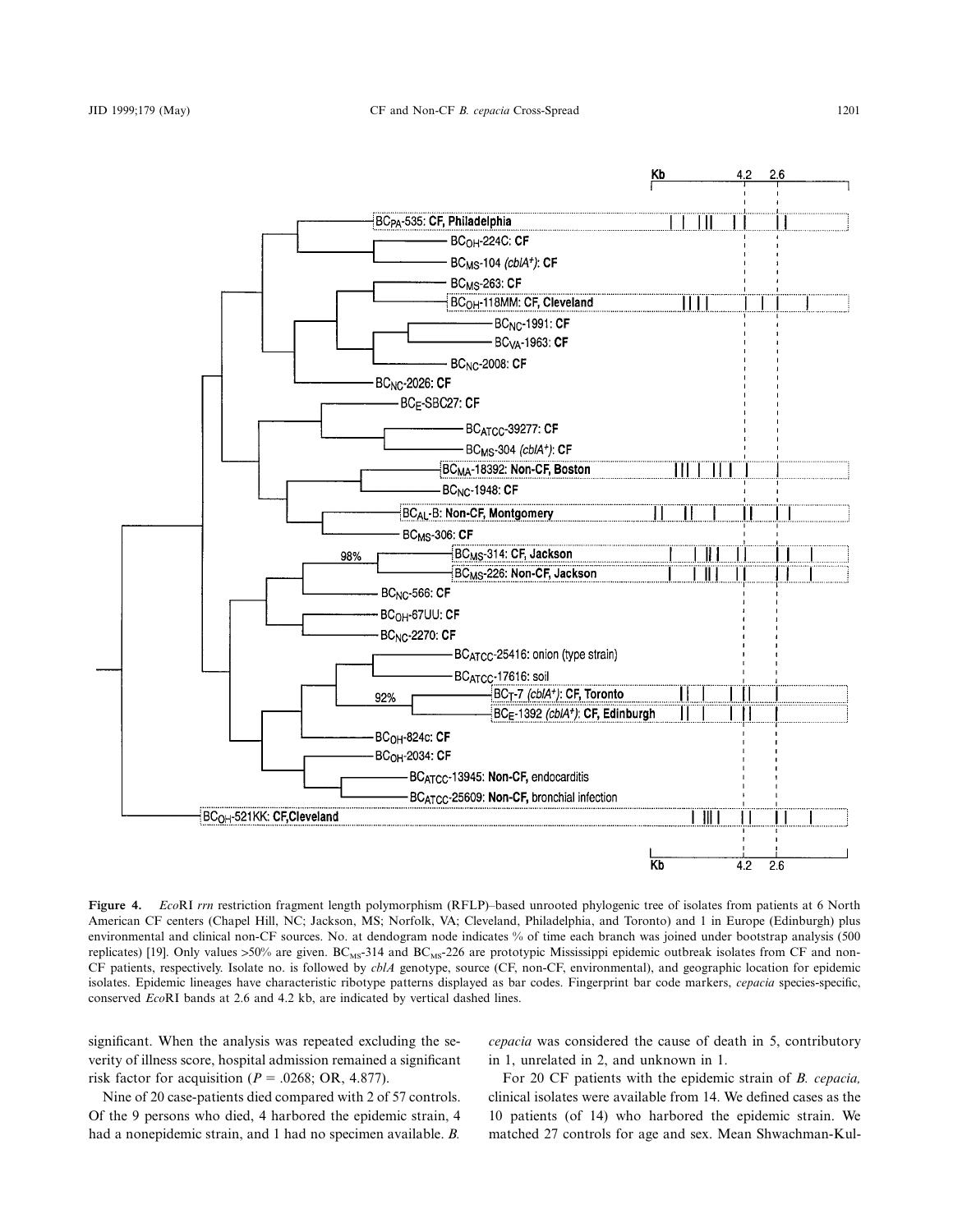

**Figure 5.** Geographic distribution of epidemic strains of *B. cepacia* [7, 9, 12, 23–26] (unpublished data). Bar codes of prototypic ribotype patterns are displayed (see Results). Conserved *cepacia* species-specific, *Eco*RI ribotype bands at 4.2 and 2.6 kb are indicated by small notches.

czycki scores at the time of isolation were not significantly different in the 2 groups (66 for cases, 77 for controls). All 10 case-patients were admitted to the hospital during the epidemic period compared with 14 of 27 controls ( $P = .0067$ ). Cases had significantly more days of hospitalization than controls in the 3 years prior to isolation (mean, 61.4 vs. 17.8 days;  $P =$ .0067) and during the epidemic period (mean, 38.4 vs. 15.9 days;  $P = .0048$ ). There were no significant differences in days of prior intravenous antibiotic administration, aminoglycoside therapy, days of oxygen therapy, or number of aerosol treatments received during hospitalization. Four of 9 evaluable casepatients died compared with 2 of 24 controls. In 3 patients, *B. cepacia* was considered the cause of mortality but was unrelated to death in the fourth.

# **Discussion**

The *B. cepacia* outbreak described clearly involved transmission of a single strain of *B. cepacia* between non-CF patients and CF patients, a phenomenon not previously described. Potential environmental or common source reservoirs could not

be found, and there was no evidence that nebulizer therapy [27] or respiratory therapists contributed to this epidemic. However, although CF patients with *B. cepacia* were placed in respiratory isolation in separate rooms on wards shared by CF and non-CF patients, they were repeatedly seen to breach isolation protocol. Furthermore, non-CF patients with *B. cepacia* were not isolated from either group of patients. This strongly suggests that person-to-person transmission played a major role in this outbreak involving >200 patients. In addition, our analysis of this outbreak makes apparent for the first time that transmission from non-CF patients may account for the known risk of *B. cepacia* acquisition in CF that is associated with hospitalization [3].

Retrospective chart review confirmed that there were numerous instances where the potential for transmission of *B. cepacia* between the CF and non-CF patients existed. At least four occasions were documented between March 1989 and October 1992 when a non-CF patient with *B. cepacia* shared a ward with an uninfected CF patient, who subsequently had *B. cepacia* isolated from sputum. Of the 4 CF patients involved, 3 had their *B. cepacia* typed, and it was the epidemic strain; 2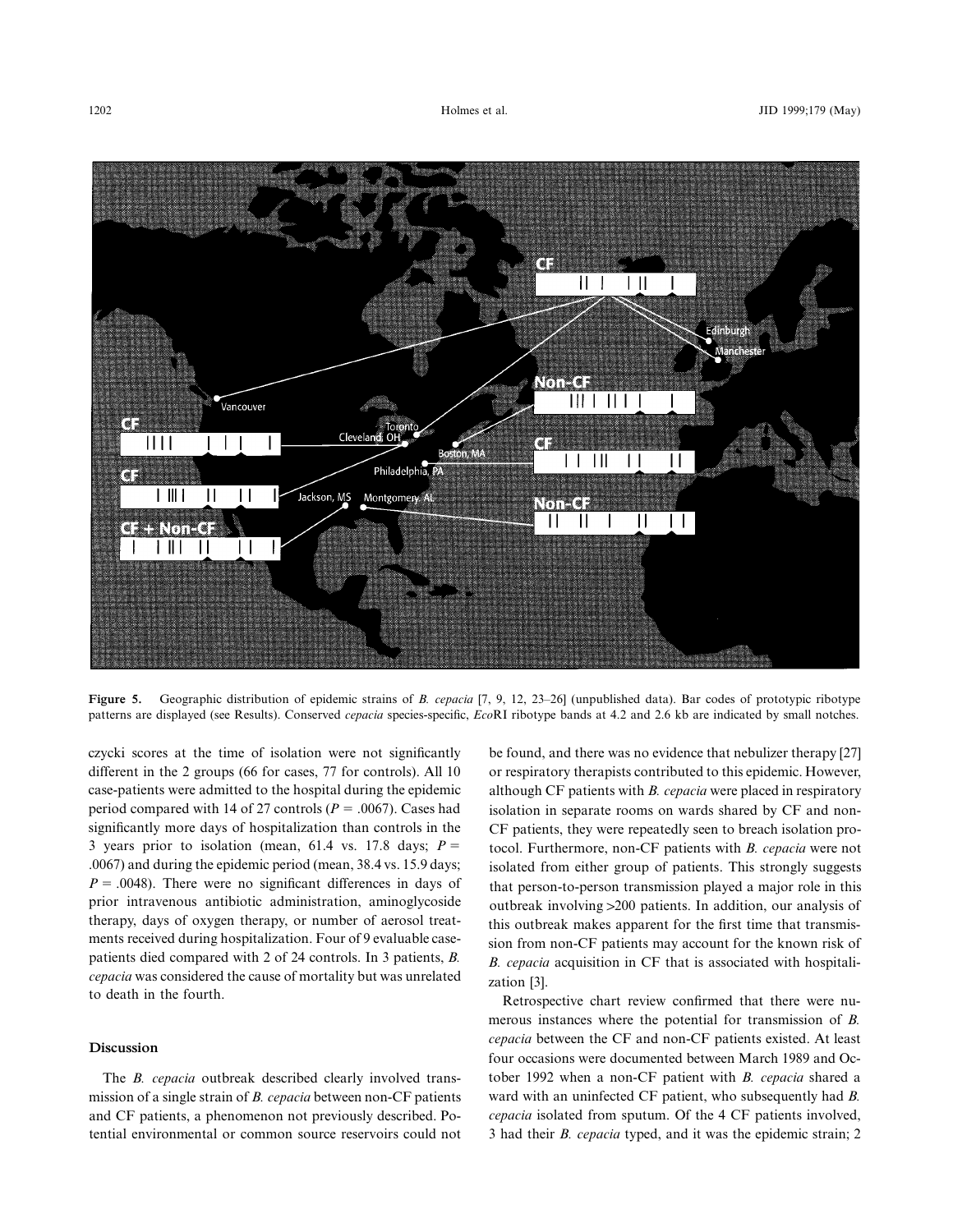|                                                                         | CF cases<br>$(n = 20)$ | CF controls | Odds ratio<br>(95% confidence interval) | $\boldsymbol{P}$ |
|-------------------------------------------------------------------------|------------------------|-------------|-----------------------------------------|------------------|
|                                                                         |                        | $(n = 57)$  |                                         |                  |
| Mean age (years)                                                        | 14.5                   | 14.2        |                                         |                  |
| Male                                                                    | 14(70)                 | 41 (72)     |                                         |                  |
| Female                                                                  | 6(30)                  | 16(28)      |                                         |                  |
| Hospitalized during epidemic period                                     | 17 (85)                | 29(51)      | $5.47(1.28-26.86)$                      | .007             |
| Days of hospitalization during epidemic period                          | 22.4                   | 12.1        |                                         | .0019            |
| Mean (median) no. of treatments with nebulised medications <sup>a</sup> | 34.6(28)               | 34.0(19.0)  |                                         | .38              |
| Mortality rate                                                          | 9(45)                  | 2(4)        | $22.5(3.6-179.7)$                       | .00004           |
| Strain type in patients who died                                        |                        |             |                                         |                  |
| Epidemic                                                                | 4                      |             |                                         |                  |
| Nonepidemic                                                             | 4                      |             |                                         |                  |
| Not available                                                           |                        |             |                                         |                  |
| Relationship of $B$ . cepacia to mortality <sup>b</sup>                 |                        |             |                                         |                  |
| Causal                                                                  | $5^{\circ}$            |             |                                         |                  |
| Contributory                                                            |                        |             |                                         |                  |
| Not related                                                             | 2                      |             |                                         |                  |
| Unknown                                                                 |                        |             |                                         |                  |

**Table 2.** Case-control study comparing CF patients with *B. cepacia* with CF controls without *B. cepacia.*

NOTE. Data are no. (%) unless noted otherwise.<br>
<sup>a</sup> In 3 years prior to case acquisition of *B. cepacia.*<br>
<sup>b</sup> By criteria described by CDC National Nosocomial Infections Surveillance System [20].<br>
<sup>c</sup> 3 of were epidemic

of the 4 non-CF patients involved had their isolates typed and both were the epidemic strain. Likewise, there was evidence that transmission could have occurred in the opposite direction: On at least 7 occasions CF patients with *B. cepacia* shared wards with non-CF patients from whom *B. cepacia* was later recovered, 3 of these were in the PICU. Although isolates were available from only 1 of the CF patients and from 2 of the non-CF patients involved, all carried the epidemic strain.

CF patients with *B. cepacia* were placed in isolation to prevent cross-spread of the organism. Despite these measures, illicit social contact between patients was noted repeatedly. Once 3 adolescent CF patients were simultaneously hospitalized on the same ward: 1 harbored the epidemic strain of *B. cepacia* and was isolated in a separate room. Shortly after the hospitalization of the infected CF patient, the epidemic strain of *B. cepacia* was isolated from 1 of the previously uninfected CF patients. The third CF patient died not long after the admission; *B. cepacia* was isolated at autopsy. Social contact outside the health care setting has also been implicated in the spread of *B. cepacia* [9] between CF patients but was unlikely to have played a major role in this outbreak. CF patients at this institution did not attend common exercise classes or support groups, and none were known to see each other socially. There was a summer camp for CF patients, but those known to harbor *B. cepacia* were routinely excluded.

A neurologically devastated ventilator-dependent child who persistently harbored *B. cepacia* may have served as a reservoir of infection fueling the outbreak. He was admitted to the PICU in January 1987 and shared the unit with a CF child infected with *B. cepacia* (not available for typing) between November 1988 and April 1989. From August 1989 until December 1992, *B. cepacia* was isolated from his sputum. Ribotype analysis of sequential isolates banked from 1991 demonstrated persistence of the epidemic strain (data not shown). This child remained on mechanical ventilation in the PICU until discharge in March 1994. Clearance of *B. cepacia* from this child's sputum may have contributed to the decline of the outbreak. This child and other non-CF patients could have served as a source for dissemination of the epidemic strain. If so, infection control policies directed at CF patients alone were doomed to failure.

CF case-control studies indicated that acquisition of *B. cepacia* was associated with hospitalization and with mortality. In the non-CF patients, acquisition of *B. cepacia* also appeared to be associated with mortality. Although by conventional epidemiologic means it may be impossible to identify the precise chain of events or mode of transmission that gave rise to this *B. cepacia* epidemic, the results of our molecular epidemiologic studies clearly demonstrate that non-CF patients were involved in a CF-associated epidemic. Thus, the study demonstrates for the first time that the same clone can be shared by both patient groups. While the study cannot exclude the possibility of a common source contributing to the outbreak, it would appear that person-to-person transmission within the hospital played a major role as documented in other cases solely involving CF patients [7, 9, 10, 15, 16, 18, 22].

Acquisition of *B. cepacia* by the non-CF patients was a temporary phenomenon except for the ventilator-dependent PICU patient mentioned. Loss of *B. cepacia* commonly followed ICU discharge. In contrast, *B. cepacia* infection persisted in the CF patients. We previously reported that CF patients typically remain persistently infected solely with their own unique strain of *B. cepacia* [8]. In this study, 2 interesting CF cases were identified who retained their unique *B. cepacia* strains  $(BC_{MS} - BC_{MS})$ 104 and  $BC_{MS}$ -304; figure 4) but transiently harbored the Mississippi epidemic strain. In both persons, the retained unique strain of *B. cepacia* carried the *cblA* pilin subunit gene [6, 7].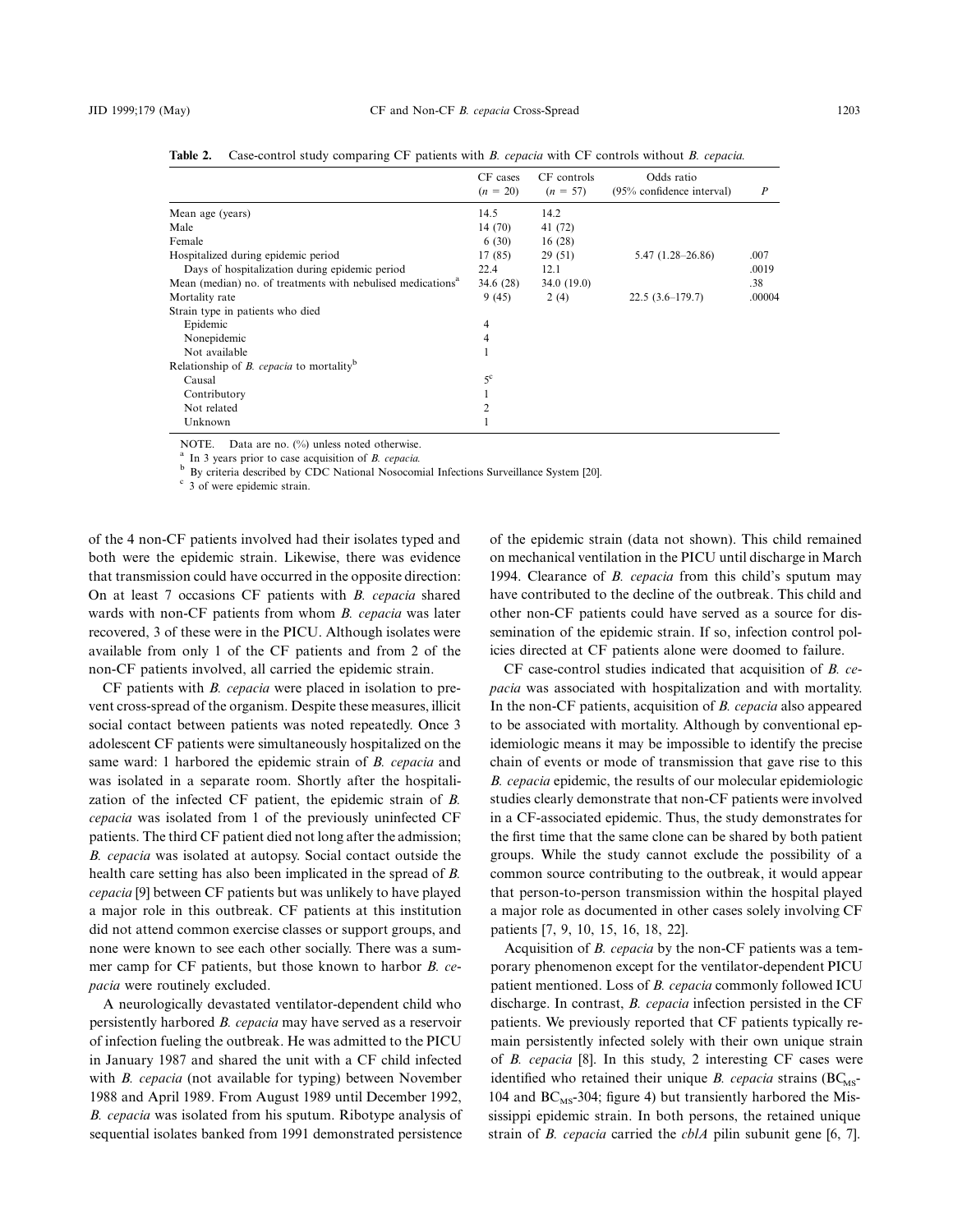This gene encodes giant cable mucin-binding adhesin pili, which give rise to a 300-fold increase in binding capacity to CF airway epithelium (J. Yankaskas, P. Gilligan, and R. Goldstein, unpublished data). The Mississippi epidemic strain did not possess this *cblA* pilin subunit gene (A.H. and R.G., unpublished data), which may account for its failure to displace the resident *cblA*<sup>+</sup> *B. cepacia* strains in the 2 patients described.

It is clear that different *B. cepacia* strains have extraordinarily different capacities for transmission among the CF population [7–9]. It is possible that the epidemic *B. cepacia* strain at this Mississippi hospital evolved in the ventilated non-CF lung into a highly transmissible organism with a predilection for the CF lung, which then spread into and among the CF community. The hypothesis that this epidemic strain recently evolved outside the CF lung is supported by the finding that it is prototrophic for amino acid biosynthesis (unpublished data), indicating that it has not yet fully adapted to the CF lung. In contrast, strains that are highly adapted to growth in the CF lung have typically become auxotrophic [28], dependent on the amino acid–rich milieu of the CF lung.

Our phylogenic analysis (figure 4) indicates that *B. cepacia* isolates are very closely related, displaying a panmictic population structure (i.e., freely recombining) [29–31]. It also reveals that the prototypic epidemic isolates from CF (e.g.,  $BC_{MS}$ -314) and non-CF (e.g.,  $BC_{MS}$ -226) patients in the described Mississippi outbreak are clonal derivatives, as evidenced by the significant branching pattern that clusters these strains as a distinct lineage (bootstrap value, 98%). Further, the scattered distribution of the different epidemic clones in the tree implies that genetic changes that confer high transmissibility occur at random and that the transformation to an epidemic strain does not require relatively long periods of evolution. Thus, it appears that epidemic strains are emerging randomly, independently, and rapidly, and that no single reservoir exists (figure 5). The Mississippi hospital outbreak suggests that the human lung may act as one such reservoir, providing an environment in which *B. cepacia* can evolve into a highly transmissible microbe. The capacity to emerge rapidly as a highly transmissible pathogen is particularly worrisome since *B. cepacia* is intensively being developed as a biologic control agent for widespread use in agriculture based on its remarkable capacity to repress soilborne pathogens while also degrading herbicides and pesticides [15, 32]. Anticipated comprehensive commercial application of this agricultural practice may therefore pose a significant threat to human health [32].

A capacity for pulsed evolution, involving a relatively small number of genetic changes rendering a microbe highly adapted for pulmonary habitation, might be predicted for this unusual organism. Rather than having its genes organized within a single chromosome, *B. cepacia* is unusual in that isolates contain one to four chromosomes, with genes divided among these independent, *rrn*-encoding replicons [33, 34] (unpublished data). Such a division of genomic content gives the organism a heightened recombinogenic capacity, allowing it to adapt rapidly to radical changes in environmental growth conditions [35], such as from soil to the CF lung. We have observed such pulsed evolutionary changes at the molecular genetic level by characterizing serial isolate sets from infected CF patients (unpublished data). Involved large chromosomal rearrangements and deletions leaving *B. cepacia* adapted to the CF lung typically also render the microbe incapable of infecting the plant host from which its Latin name was derived, i.e., *cepacia* (L., "of an onion").

CDC guidelines regarding infection control in hospitals [36] state that for CF patients with *B. cepacia* the "cohorting or placement in the same room with a CF patient who is not infected or colonized with *B. cepacia*" should be avoided. Although the guidelines also state that patients harboring multiresistant organisms require isolation, the risk of *B. cepacia* transmission to or from non-CF patients is not specifically addressed. Given the poor prognosis associated with the acquisition of this microbe in CF [2–5] and the results of this investigation, health care workers involved in infection control and those involved in the care of CF patients should recognize the potential danger of *B. cepacia* transmission and consider applying these guidelines both to patients with and without CF.

#### **Acknowledgments**

We acknowledge R. Stern, P. Gilligan, D. Shapiro, J. LiPuma, and T. Stull for providing bacterial isolates; R. Beall, A. Chobanian, P. Rice, J. Govan, and H. Corwin for encouragement to initiate these studies; M. Andrew for biostatistics advice; S. Miller for clinical information; and D. Mislan from CSPI/Scanalytics for help with software. Resultant insight is dedicated to the memory of the microbial geneticist Bernard Davis.

### **References**

- 1. Burkholder W. Sour skin, a bacterial rot of onion bulbs. Phytopathology **1950**;40:115–8.
- 2. Tablan O, Chorba T, Schidlow D, et al. *Pseudomonas cepacia* colonization in patients with cystic fibrosis: risk factors and clinical outcome. J Pediatr **1985**;107:382–7.
- 3. Isles A, Maclusky I, Corey M, Gold R, Prober C, Fleming P, Levison H. *Pseudomonas cepacia* infection in cystic fibrosis: an emerging problem. J Pediatr **1984**;104:206–10.
- 4. Corey M, Farewell V. Determinants of mortality from cystic fibrosis in Canada, 1970–1989. Am J Epidemiol **1996**;143:1007–17.
- 5. Hearst J, Elliott K. Identifying the killer in cystic fibrosis. Nat Med **1995**;1: 626–7.
- 6. Goldstein R, Sun L, Jiang RZ, Sajjan U, Forstner J, Campanelli C. Structurally variant classes of pilus appendage fibers coexpressed from *Burkholderia (Pseudomonas) cepacia.* J Bacteriol **1995**;177:1039–52.
- 7. Sun L, Jiang RZ, Steinbach S, et al. The emergence of a highly transmissible lineage of *cbl<sup>+</sup> Pseudomonas (Burkholderia) cepacia* causing CF centre epidemics in North America and Britain. Nat Med **1995**;1:661–6.
- 8. Steinbach S, Sun L, Jiang R, et al. Transmissibility of *Pseudomonas cepacia* infections in clinic patients and lung-transplant recipients with cystic fibrosis. N Engl J Med **1994**;331:981–7.